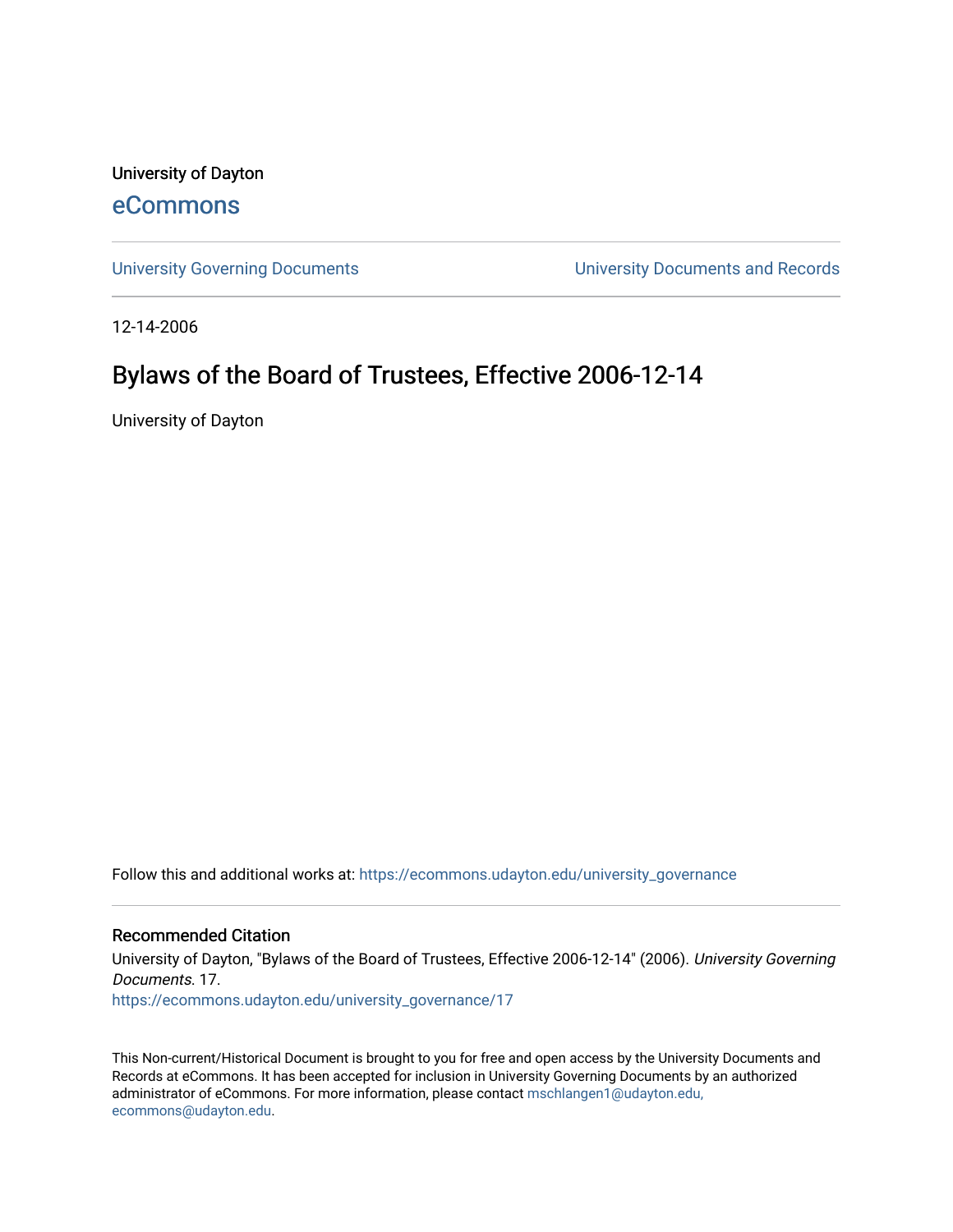# **Bylaws of the Corporation**

## **BYLAWS OF THE CORPORATION**

Approved November 4, 1970 Amended August 31, 1972 Amended December 21, 1982 Amended May 3, 1988 Amended January 15, 1999 Amended December 14, 2006

#### *Preamble*

The Members of the University of Dayton Corporation have drawn up these Bylaws to establish operational procedures for the implementation of the duties and obligations accepted by them in accord with the Articles of Incorporation of the University of Dayton, as amended, and the applicable laws of the State of Ohio.

#### **ARTICLE I: MEMBERSHIP**

(a) The Members of the University of Dayton Corporation shall consist of (1) all Members of the Corporation, Marianists of the United States, Inc., and (2) the Chairperson, Vice Chairperson, and Secretary, all of the Board of Trustees of the University of Dayton.

(b) Membership shall terminate with the appointment of a successor or cessation of the qualifications for appointment.

(c) All references to the "Society of Mary" shall refer to the Society of Mary known as the Marianists. References to the Province of the United States of the Society of Mary refer to the unit of that Society of Mary operating under Marianists of the United States, Inc. and its successors and assigns.

#### **ARTICLE II: OFFICERS OF THE CORPORATION**

(a) The Officers of the Corporation shall consist of a Chairperson, Vice Chairperson, and Secretary.

(b) The Provincial of the Province of Cincinnati of the Society of Mary shall be the Chairperson of the Corporation, Vice Chairperson of the Board of Trustees *ex officio,* and a member of the Executive Committee of the Board of Trustees.

(c) The Assistant Provincial of the Province of the United States of the Society of Mary shall be the Vice Chairperson of the Corporation.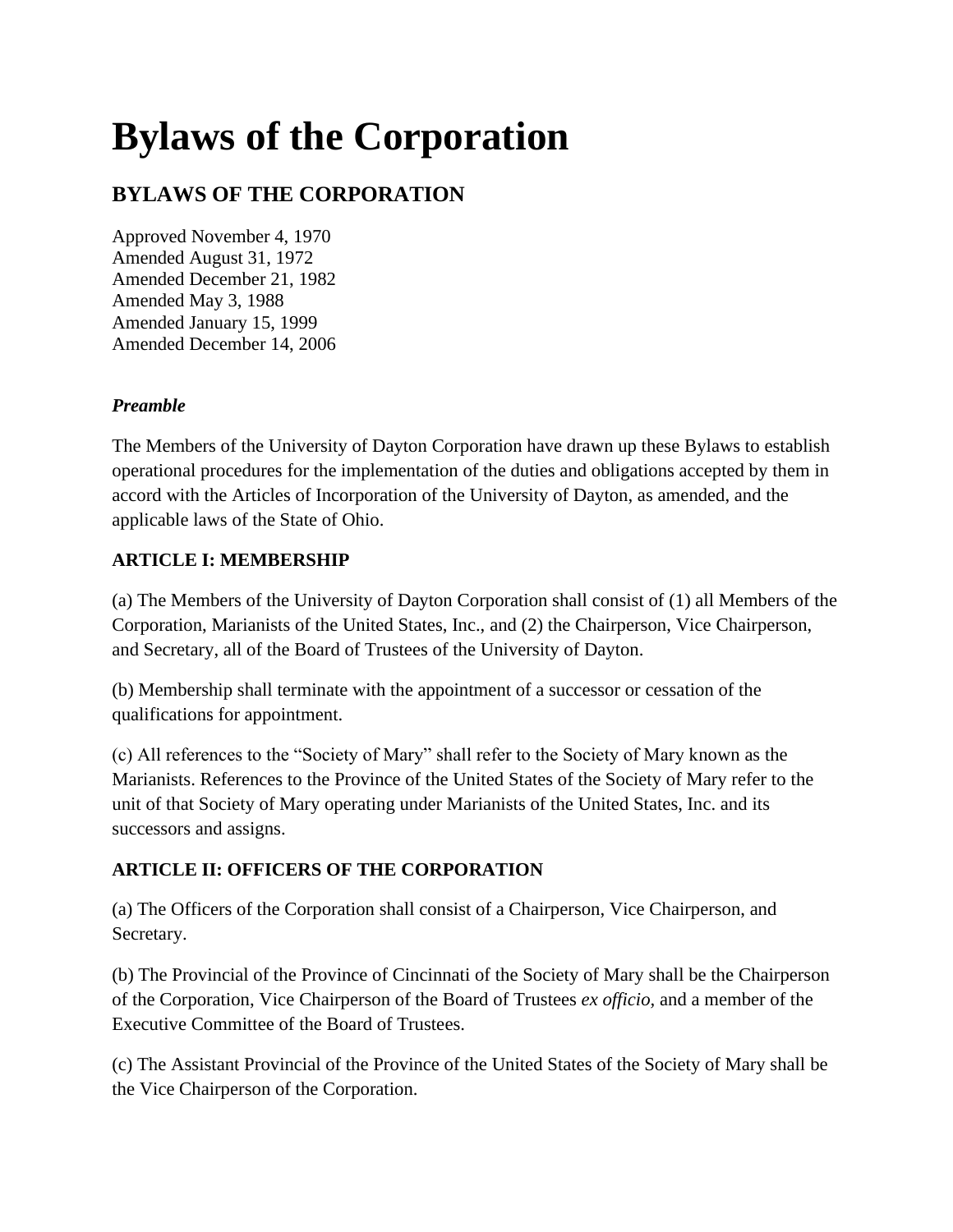(d) The President of the University shall be *ex officio* the Secretary of the Board of Trustees, and the Secretary of the Board of Trustees is the Secretary of the Corporation.

(e) They shall perform the duties assigned to them by the Members.

#### **ARTICLE III: MEETINGS**

(a) It shall be the duty of the Chairperson of the Corporation to call and preside over the Annual Meeting which shall be held between November 15 and December 31 of each year at a time and place to be determined by the Members.

(b) Special meetings of the Members shall be called by the Chairperson of the Corporation or upon the request of a majority of the total number of Members.

(c) Written notice of all meetings shall be given to the Members not less than five days before the date of the meeting.

(d) Secretary of the Corporation is the Secretary of the Board of Trustees.

(e) The Secretary of the Corporation shall be responsible for the minutes which shall be deposited at the principal office of the Corporation.

(f) In case of the death or permanent incapacity of the Chairperson of the Corporation, the Vice Chairperson of the Corporation shall assume these duties until a Chairperson of the Corporation has been elected and assumes office.

(g) A quorum shall consist of a majority of the total number of current members.

(h) Any action which might be taken at a meeting of the Members may be taken without such meeting if authorized in writing by all the current Members, provided only that evidence of such action be filed in the permanent record or minutes relating to meetings of the Members.

#### **ARTICLE IV: POWER AND AUTHORITY OF THE MEMBERS**

(a) The Members of the Corporation shall be vested with the power and authority granted to them in the Articles of Incorporation, as amended, and the applicable laws of the State of Ohio for the operation of the University of Dayton.

(b) Of these powers the Members shall exercise directly the following:

(1) The nomination of candidates for election to the Board of Trustees, and removal of members of the Board of Trustees of the University of Dayton;

(2) Approval of the Constitution of the University of Dayton, the Bylaws of the Corporation, and amendments to the Articles of Incorporation, said Constitution and Bylaws of the Corporation.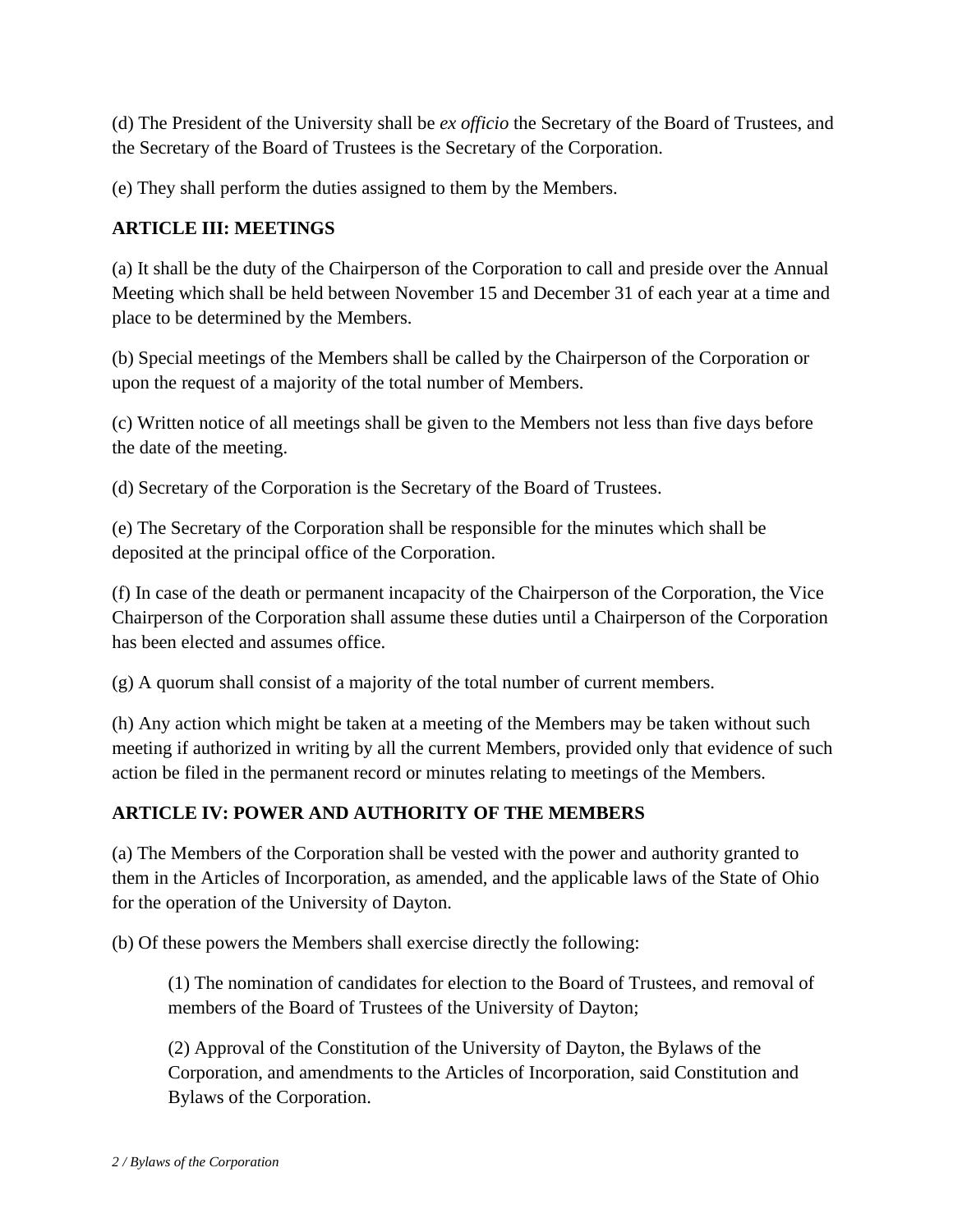(c) Approval by two-thirds vote of the Members shall be required before the Trustees may take any action with respect to the following:

(1) The merger or consolidation of the Corporation with another corporation;

(2) The sale, encumbrance, or alienation of all or a substantial portion of the assets of the Corporation;

(3) Partial or total dissolution of the Corporation.

(d) The Members shall delegate authority for the governance of the University to a Board of Trustees constituted in accord with the provisions of the Bylaws of the Corporation and the Constitution of the University.

(e) The Members shall determine the number and manner of selection of said Trustees.

(f) At any regular or special meeting the Members of the Corporation shall make nominations to fill vacancies on the Board of Trustees from a list of names of candidates prepared by the Committee on Trustees of the Board of Trustees.

(g) Nominations to fill vacancies on the Board shall be presented by the Chairperson of the Board of Trustees at any regular or special meeting of the Board of Trustees.

### **ARTICLE V: INDEMNIFICATION OF TRUSTEES, OFFICERS, EMPLOYEES, AND AGENTS OF THE CORPORATION**

(a) The corporation shall indemnify any person who was or is a party or is threatened to be made a party to any threatened, pending, or completed action, suit, or proceeding, whether civil, criminal, administrative, or investigative, whether or not in an action by or in the right of the Corporation to procure a judgment in its favor, by reason of the fact that such person is or was a trustee, officer, employee, or agent of the Corporation.

(b) The term "agent," as used in this Article V shall include everyone who serves or has served with or without pay in any capacity for the benefit of the Corporation at the request of or with the concurrence or approval of the Board of Trustees or any office of the Corporation. Without limitation, agent shall include any person who is or was serving as a director, trustee, officer, employee, or agent of another corporation, domestic or foreign, non-profit or for profit, unincorporated association, partnership, joint venture, trust, or other enterprise.

(c) The Corporation may purchase and maintain insurance on behalf of any person who is entitled to indemnity as aforesaid, and the indemnification provisions of this Article V shall be to the extent not covered by any such insurance.

(d) Indemnification is contingent upon the party having acted in good faith and in a manner reasonably believed to be in or not opposed to the best interests of the corporation and, with